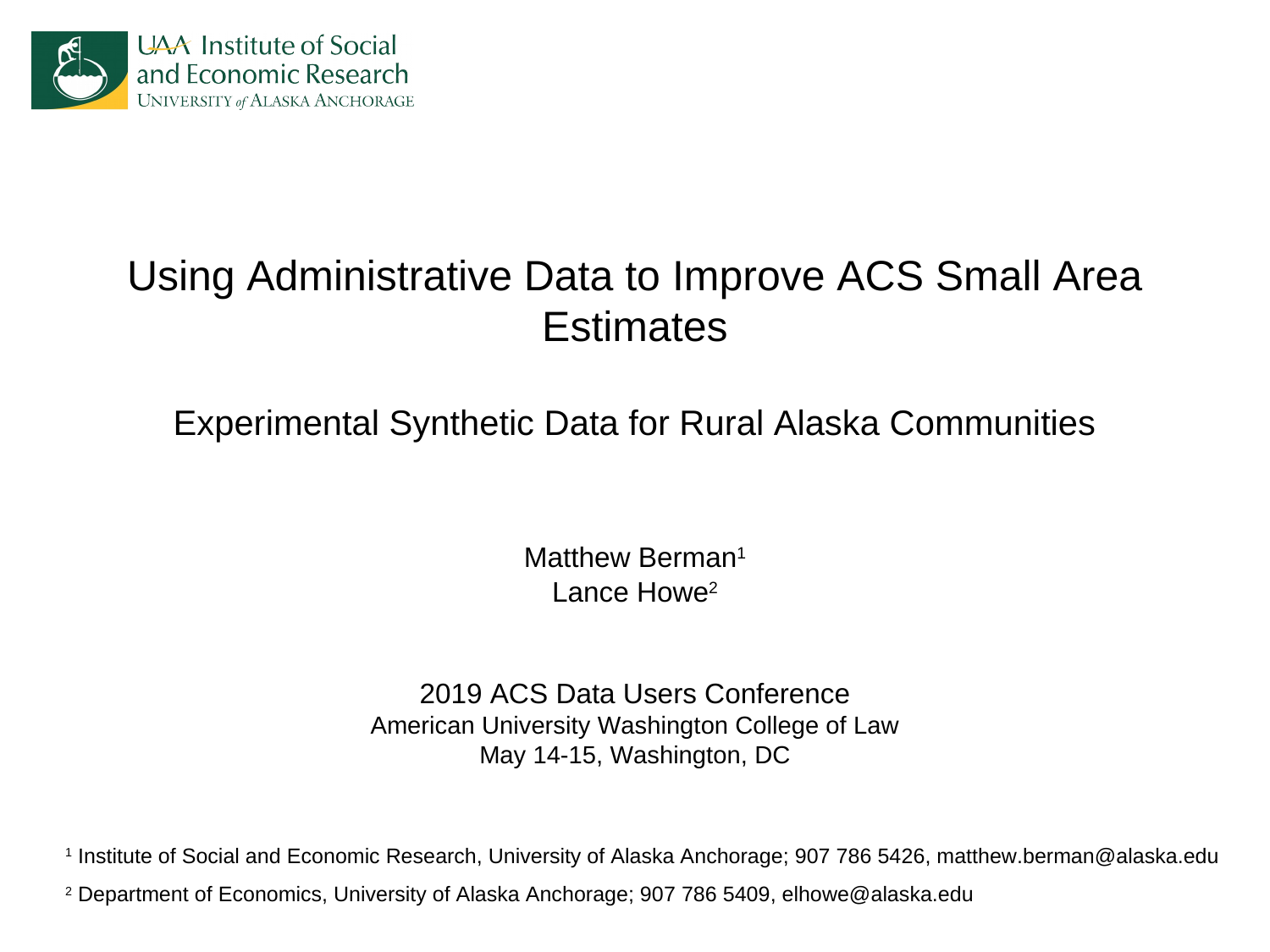Challenge with ACS small-area estimates: Balancing data privacy vs. usability

## Census Bureau historical approach

- Randomly select a small number of housing units for sampling each year
- Replace survey non-response items with data from randomly selected "similar" individuals (imputation)
- Apply additional obfuscation techniques: top and bottom coding, swapping, etc.
- Add edited survey responses to generate total counts by community
- Report 5-year moving averages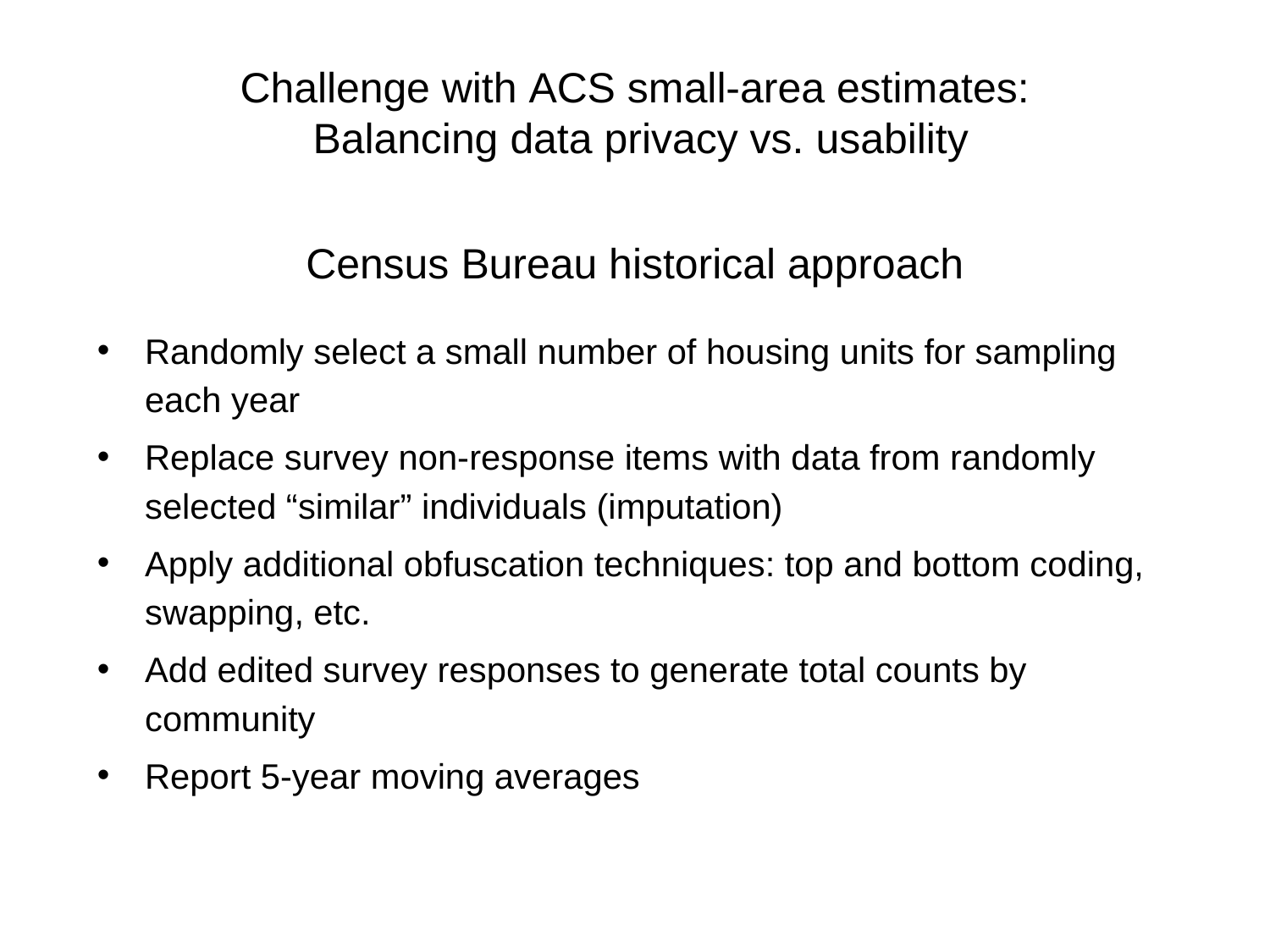## Multiple Problems with the Census Bureau Approach to Small Area 5-year Moving Average Estimates

- The total population is estimated from the survey responses, generating high margins of error for smaller communities.
- ACS sample sizes are smaller than Census Long Form sample sizes: the small number of households randomly selected for interviews, even across a 5-year period, may not represent the community as a whole.
- Social and economic conditions change from year to year, adding to the margin of error in moving average estimates.
- Limited and problematic choices for imputing values for respondents who don't answer certain questions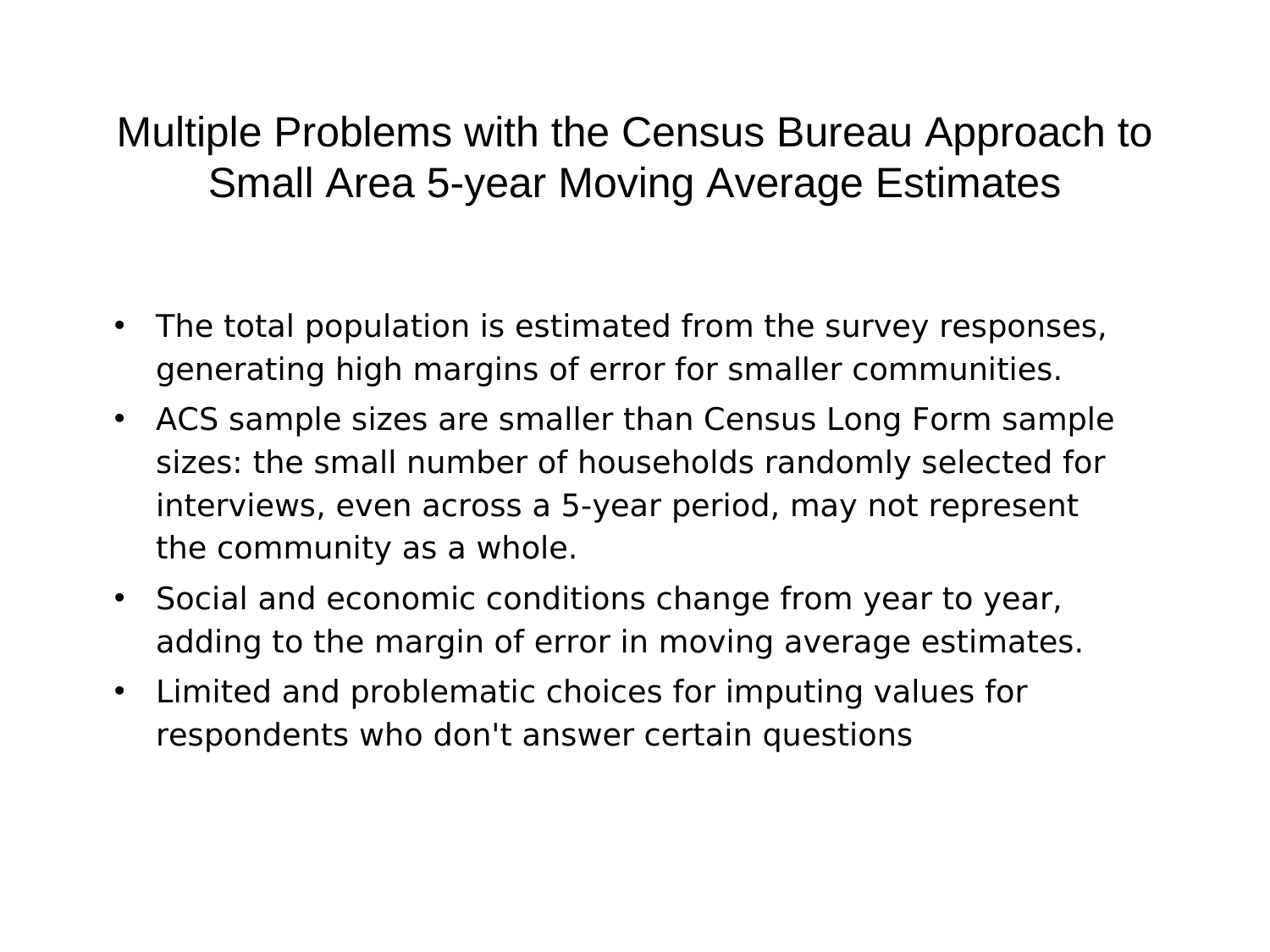## **Strike 1:** Population is unknown and estimated from the survey response rate



The Census Bureau has a good program to estimate annual small-area populations; so does the Alaska Dept. of Labor, using independent sources. This information is not used for ACS estimates.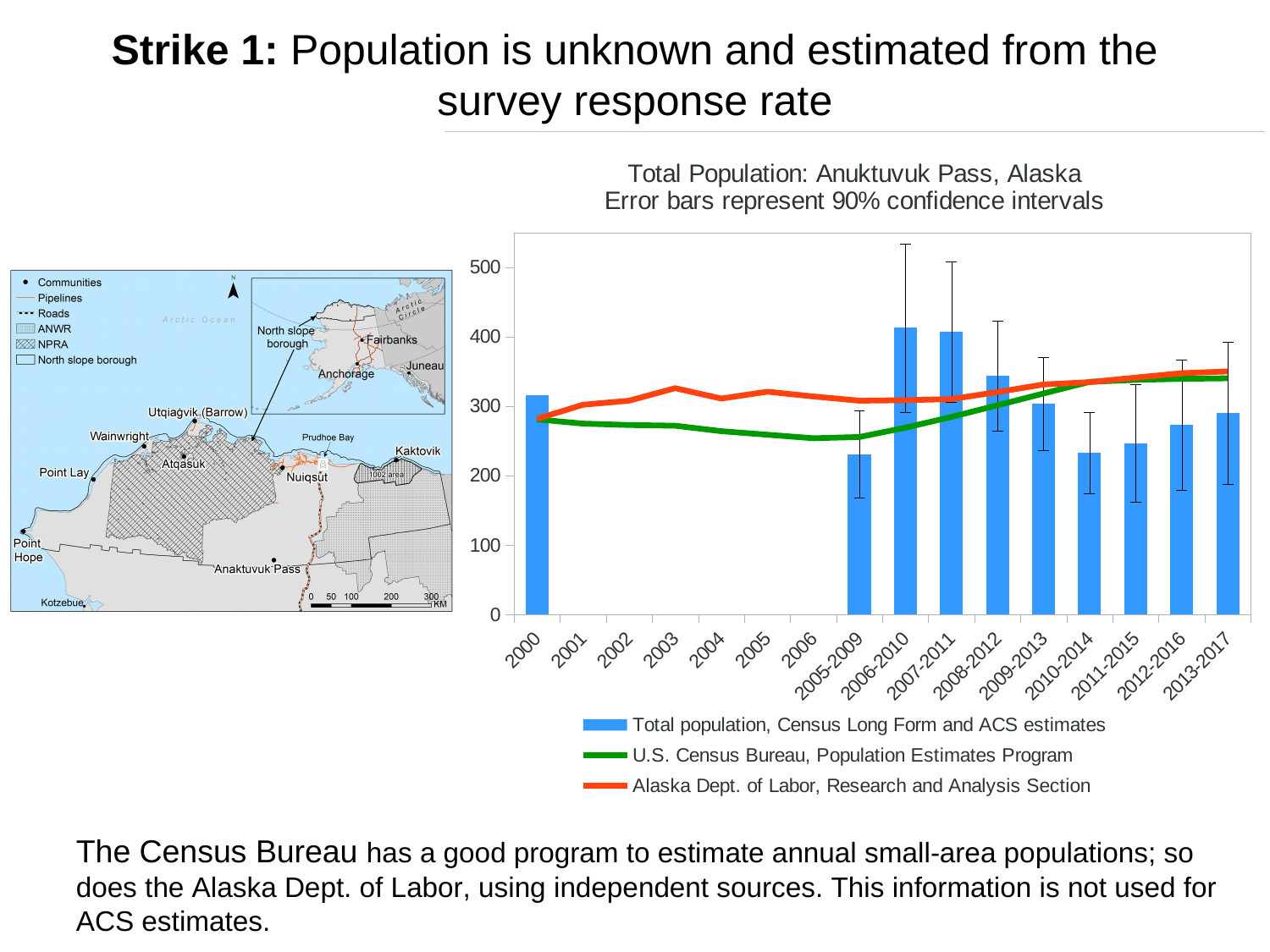## **Strike 2:** People interviewed each year differ in lots of ways



- Population characteristics likely change gradually over time
- Information on repeated sampling of the population not used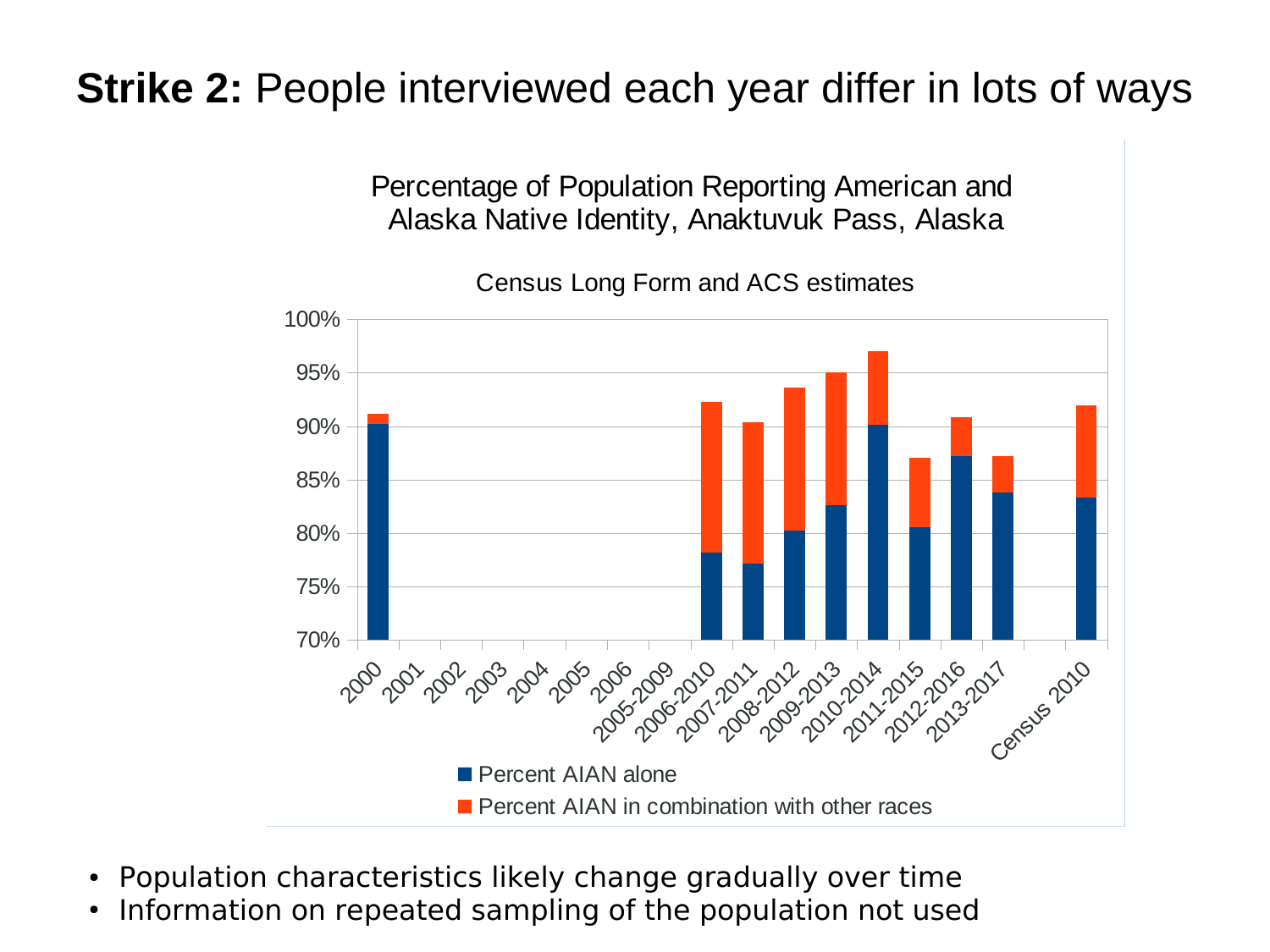## **Strike 3:** Conditions change systematically annually



- National and regional economic fluctuations: information ignored
- changing state budgets affecting social outcomes: information ignored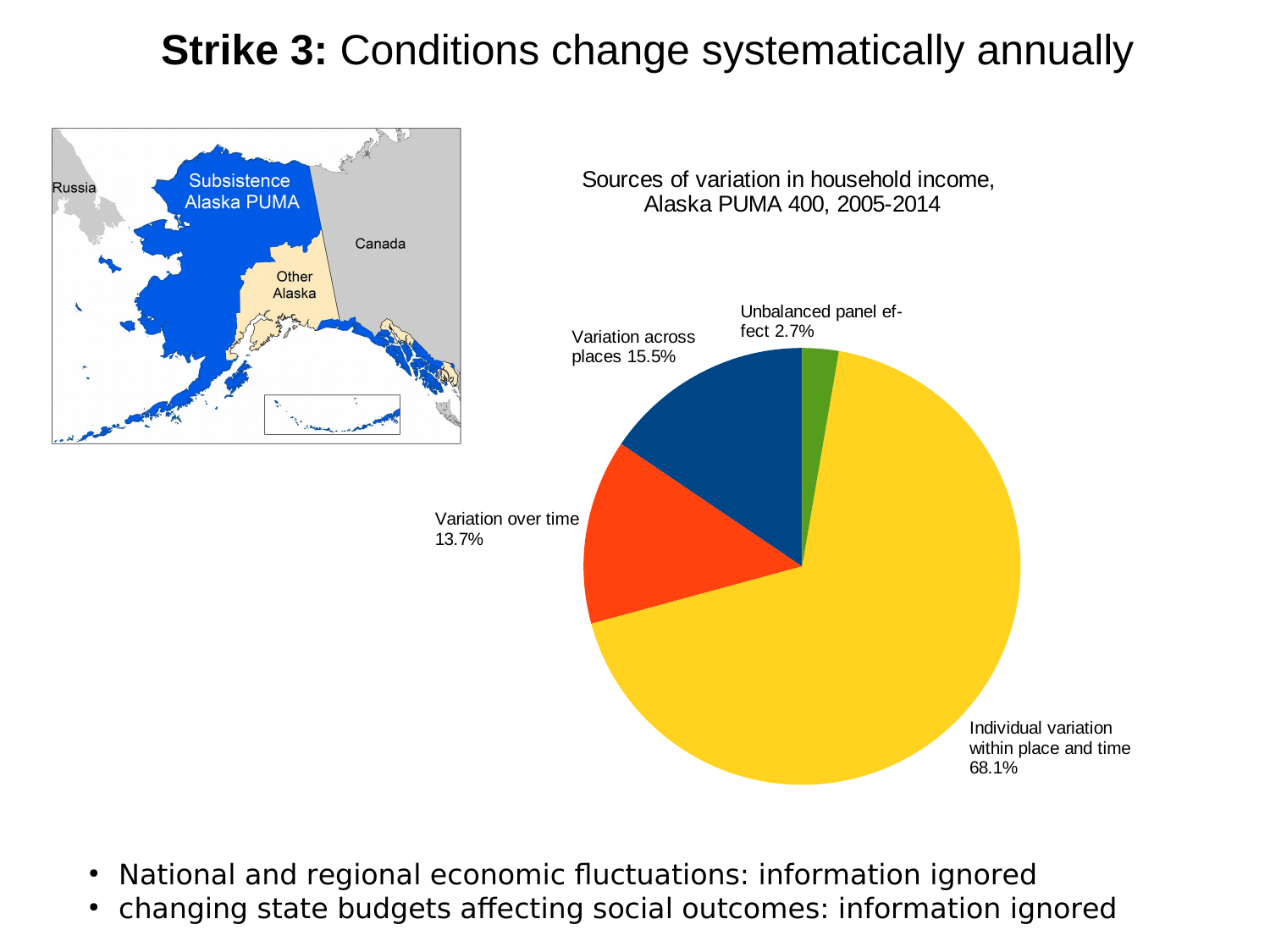#### **Strike 4:** Imputation adds error Higher time variation relative to place variation in imputed values

Sources of variation in poverty rates, Alaska PUMA 400, 2005-2014



- Assumptions about whose answer to use are poorly documented
- Small sample means that many imputed values have to be drawn from households in other communities
- $\bullet$ Information about community differences relevant to imputation not known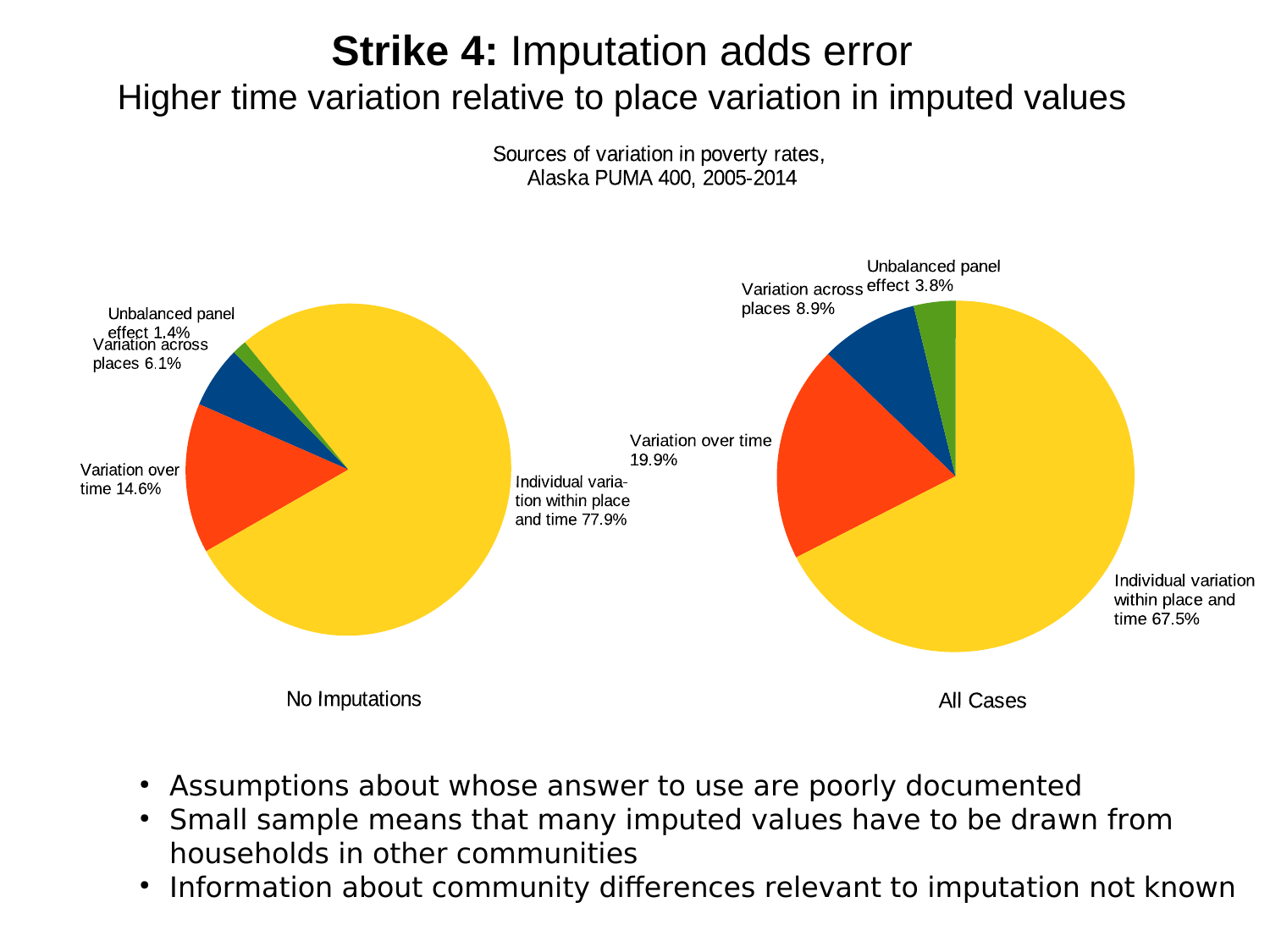## The data privacy challenge in the era of Big Data

- The Census Bureau has figured out that a sophisticated statistician with a fast computer and lots of time can possibly identify individual responses from the 5-year moving average estimates.
- CB approach to data privacy: add random noise to further obfuscate the data



- Noise infusion is a crude weapon against an adversary that exists only in theory at this point
	- Data usability is already severely compromised, and will degrade further
	- Individual responses will still be identifiable in the published results; however, now they will be incorrect.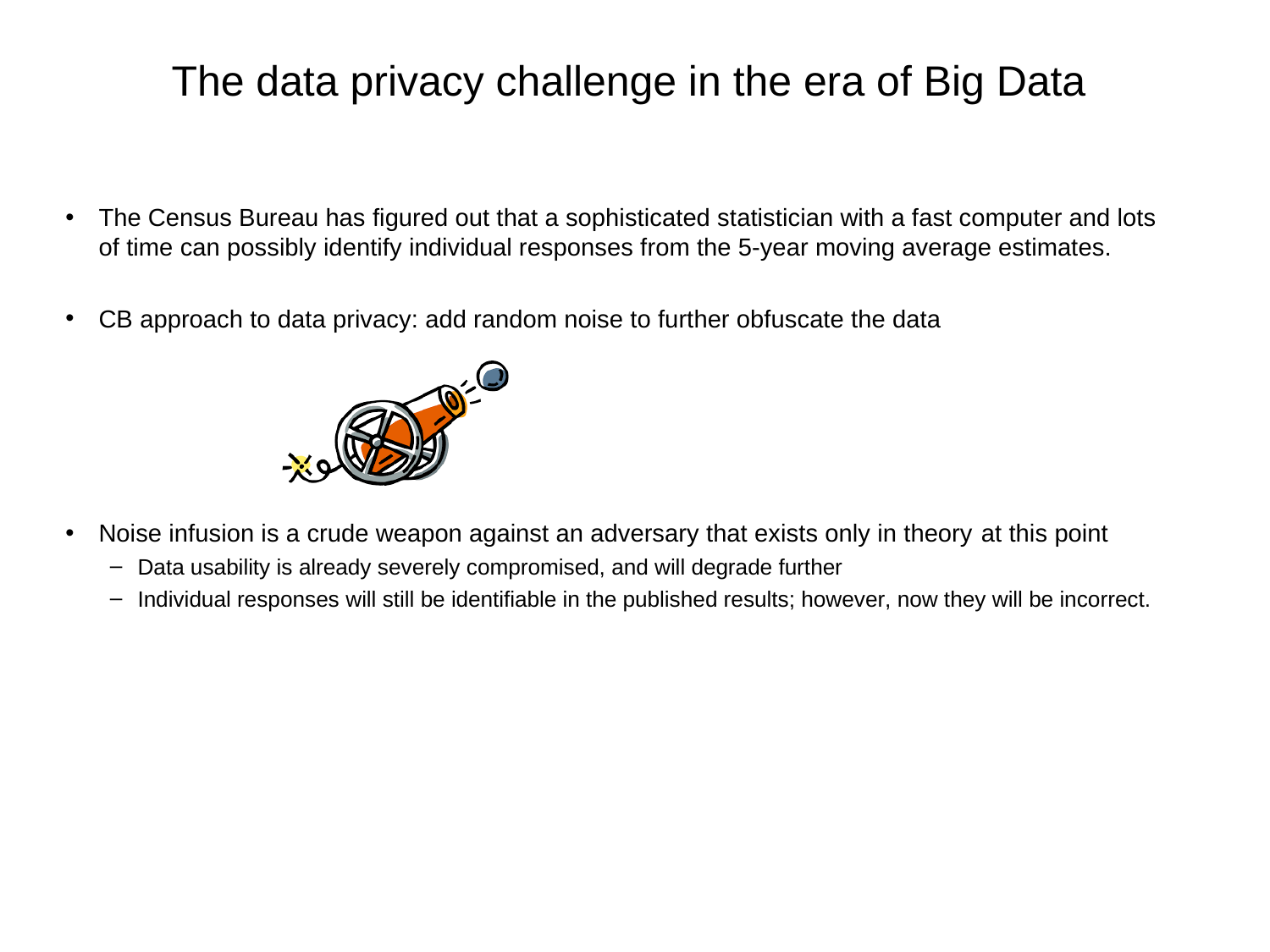## Synthetic data: A better approach for producing ACS small-area estimates



- Utilize the wealth of information available from multiple administrative sources to supplement and interpret ACS survey results
- Regression-based estimates of community conditions
- Potential outcomes:
	- More information about contemporary conditions in small areas
	- Better data privacy and improved data usability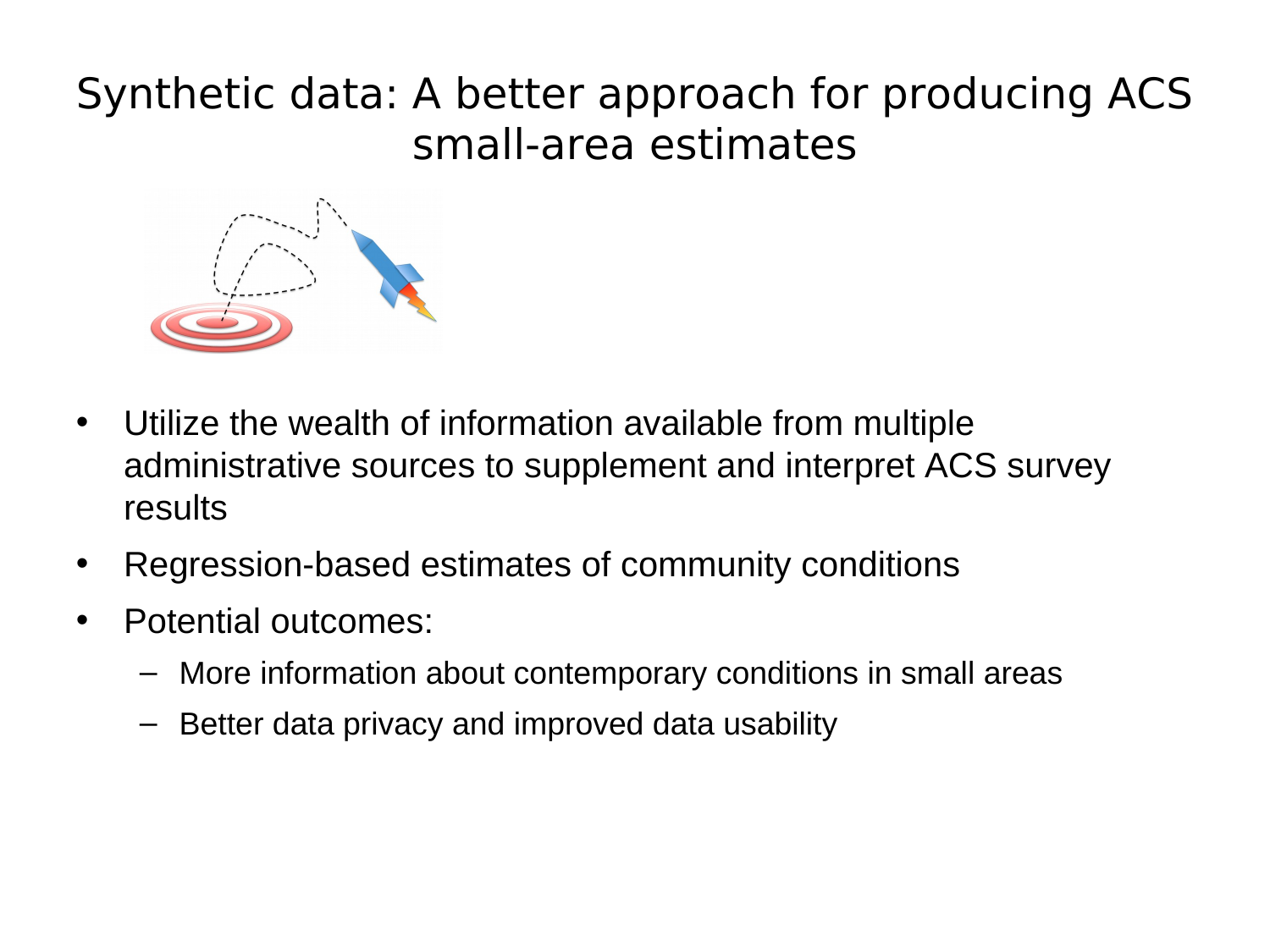## Synthetic data approach

- **Use administrative data to estimate community populations**, not ACS sample data
	- Use Census Bureau population estimates program to estimate annual small-area population
	- Use information from decadal census counts to provide benchmark housing, occupancy, and household demographic information
- **Estimate rates, not counts**, from ACS surveys
	- Use co-varying characteristics of ACS sample households to estimate rates independent of population size
	- Multiply estimated rates by estimated population in step 1 if counts are desired
	- Assume rates change systematically, not randomly over time, in response to demographic, economic, and social processes revealed by the sample data
- **Use local area administrative data** to separate systematic changes (to be reported) from random variation (sampling error to be ignored)
	- State and local employment data, BEA LAPI, tax returns, provide economic data
	- School enrollments, social program enrollments, provide social data
- **Apply statistical methods to impute non-response** rather than random substitution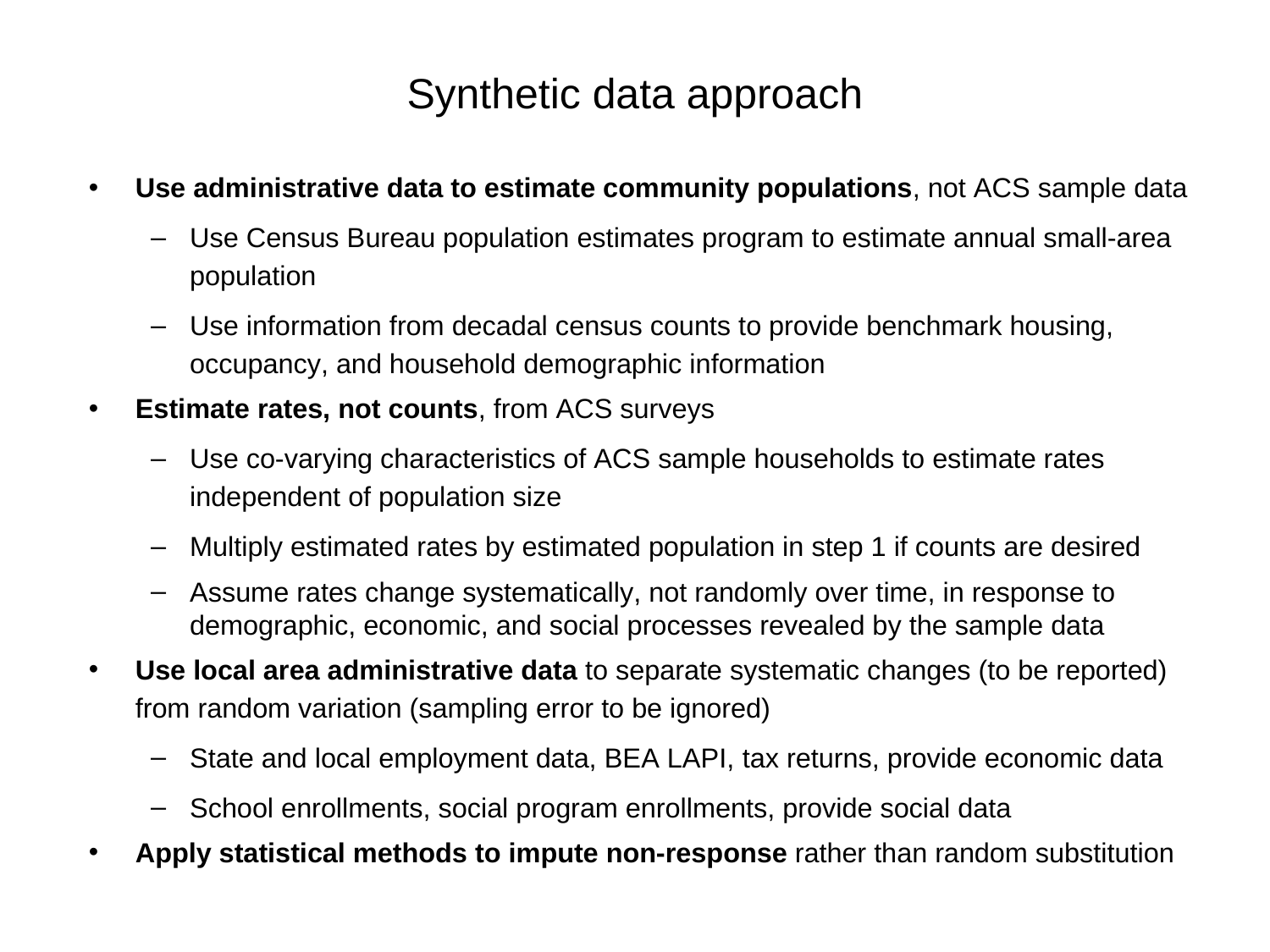#### Synthetic data approach: technical details

• Model: indicator  $y_{ijt}$  for individual, household, or family *i* in community *j* in year *t* is assumed to be a function of individual and household demographic characteristics (measurable in the decennial census), *x*, community indicators, *z,* a communityspecific error term, *u,* and random sampling error, ɛ:

$$
y_{ijt} = f(x_{ijt}, z_{jt}, t) + u_{jt} + \varepsilon_{ijt} \qquad u_{jt} \sim N(0, \sigma_u^2) \qquad \varepsilon_{ijt} \sim N(0, \sigma_e^2)
$$

• Using the ACS survey observations for *x* and *y*, and publicly available administrative data for z, estimate the relationship *f* (estimated function *g*) and estimated community-specific random effect *v*, and use the predicted values to generate synthetic annual community-level indicators  $s$  with a variance estimate  $\sigma^2_{\varepsilon}$  , which can  $\sigma^2_{\varepsilon}$ be considered as a Bayesian prior for  $y_{ji}$ : 2

$$
S_{jt} = \sum_{i=1}^{n_t} g(x_{ijt}, z_{jt}, t)/n_t + v_{jt}
$$

•

• Using the sample mean,  ${y}_{jt} {=} \sum_{}^{}{y}_{ijt} / n_{_t}\,$  with its sampling variance estimate  $\,\,\sigma^2_{jt}$ adjust *sjt* to generate the Bayesian posterior distribution, *i*=1  $y_{jt} = \sum_j y_{ijt}/n_t$  with its sampling variance estimate  $\sigma_{jt}^2$ 

$$
\bar{s}_{jt} = g\left(\bar{x}_{jt}, z_{jt}, t\right) + v_{jt} + \mu_{jt} \quad \text{where} \quad \mu_{jt} = \frac{\sigma_{jt}^2 s_{jt} + \sigma_{\varepsilon}^2 \bar{y}_{jt}}{\sigma_{jt}^2 + \sigma_{\varepsilon}^2}
$$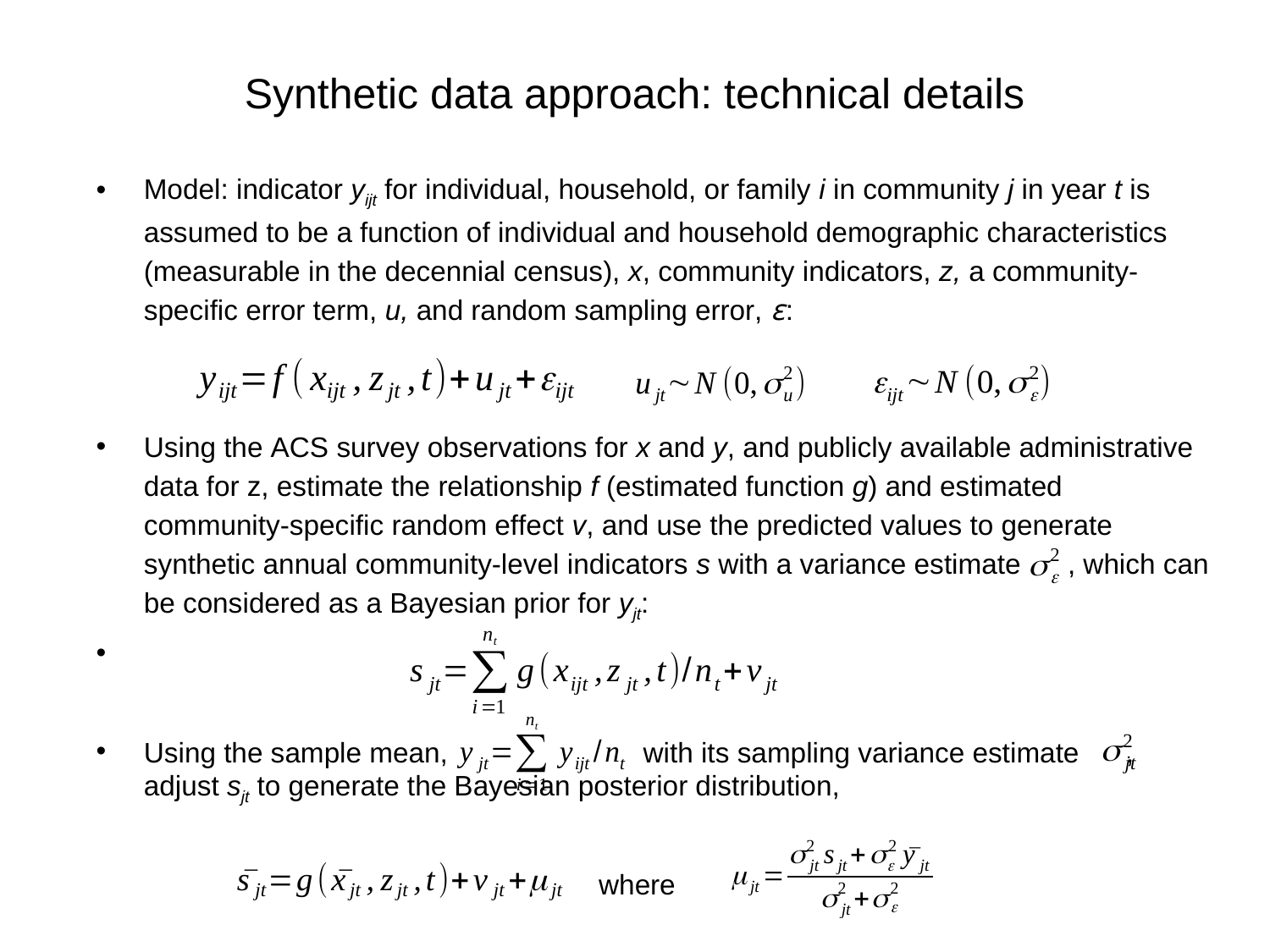## Illustrate method with a simple example, population of Anaktuvuk Pass

Population,  $y_t = f(x,z,t) = z_t$ , using Census population estimate for  $z_t$ :

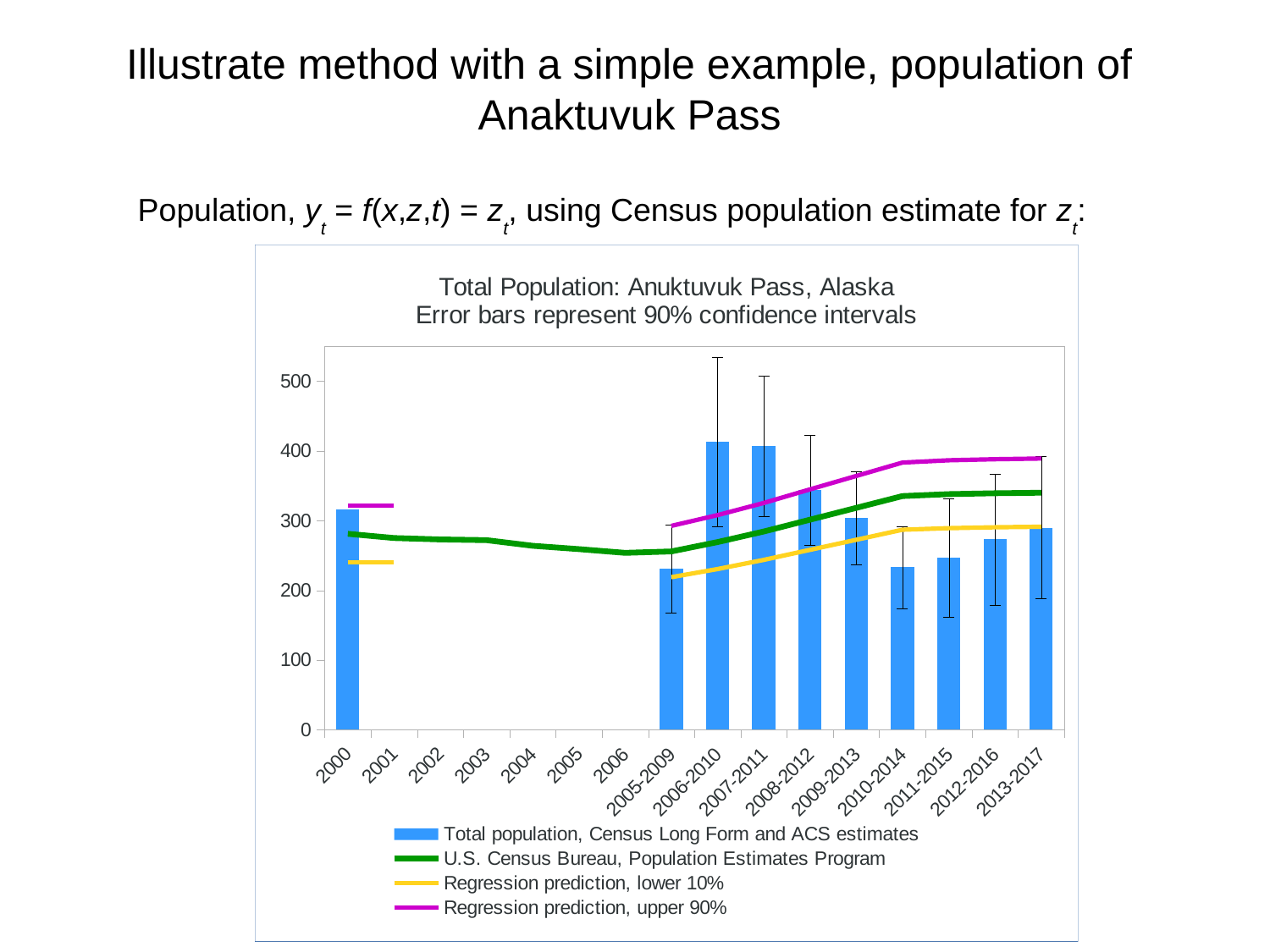## Illustrate method with a simple example, population of Anaktuvuk Pass

Population estimate =  $s_t + \mu_t$ . Note that this is not very accurate: only 10 observations for the synthetic estimates yields a high margin of error.

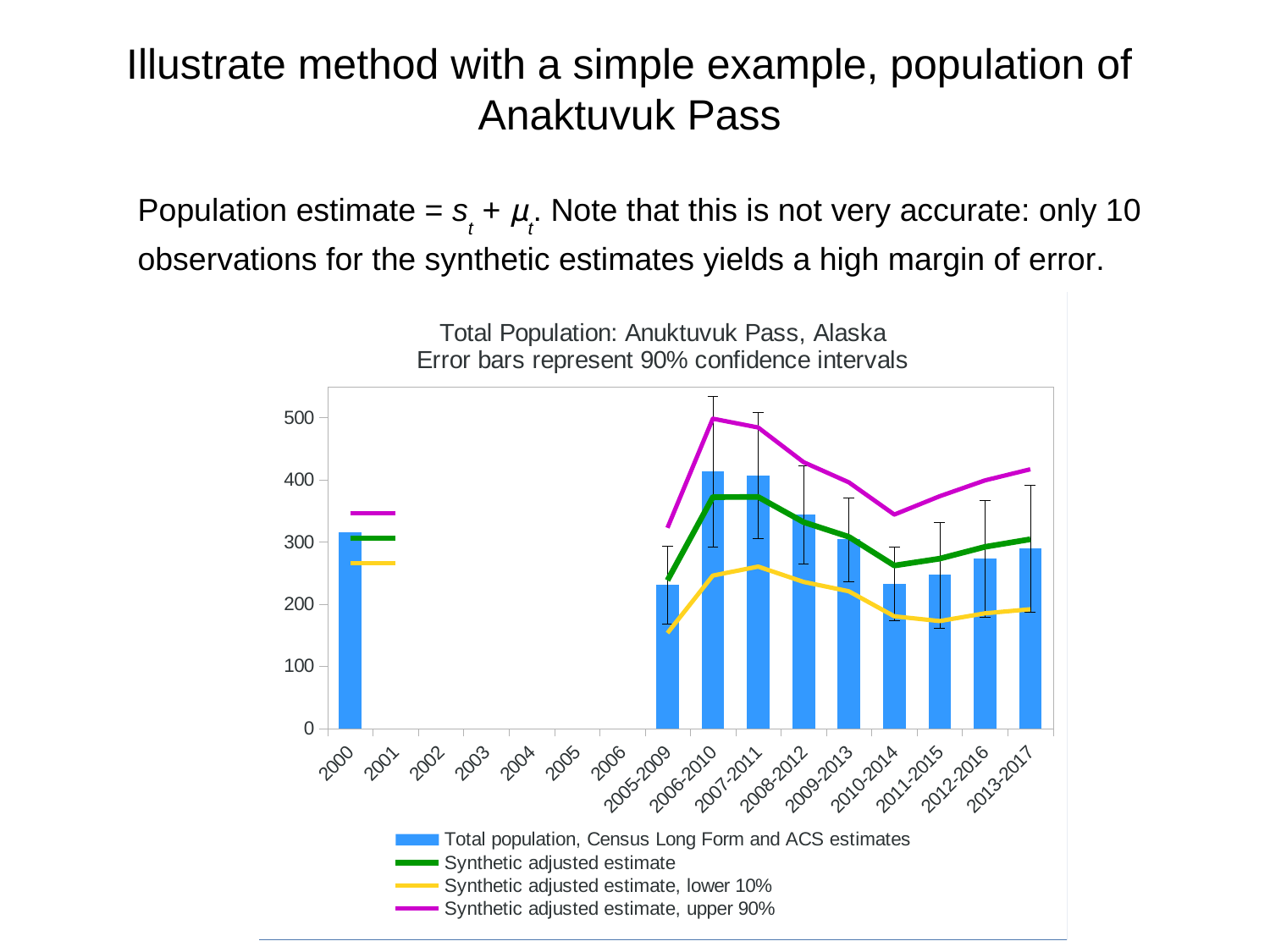## Illustrate method with a simple example, population of Anaktuvuk Pass

Population estimate =  $s_t + \mu_t$ . If we had 100 communities (which we do in PUMA 400, MOE for synthetic estimates would decline by 90%, which would yield:

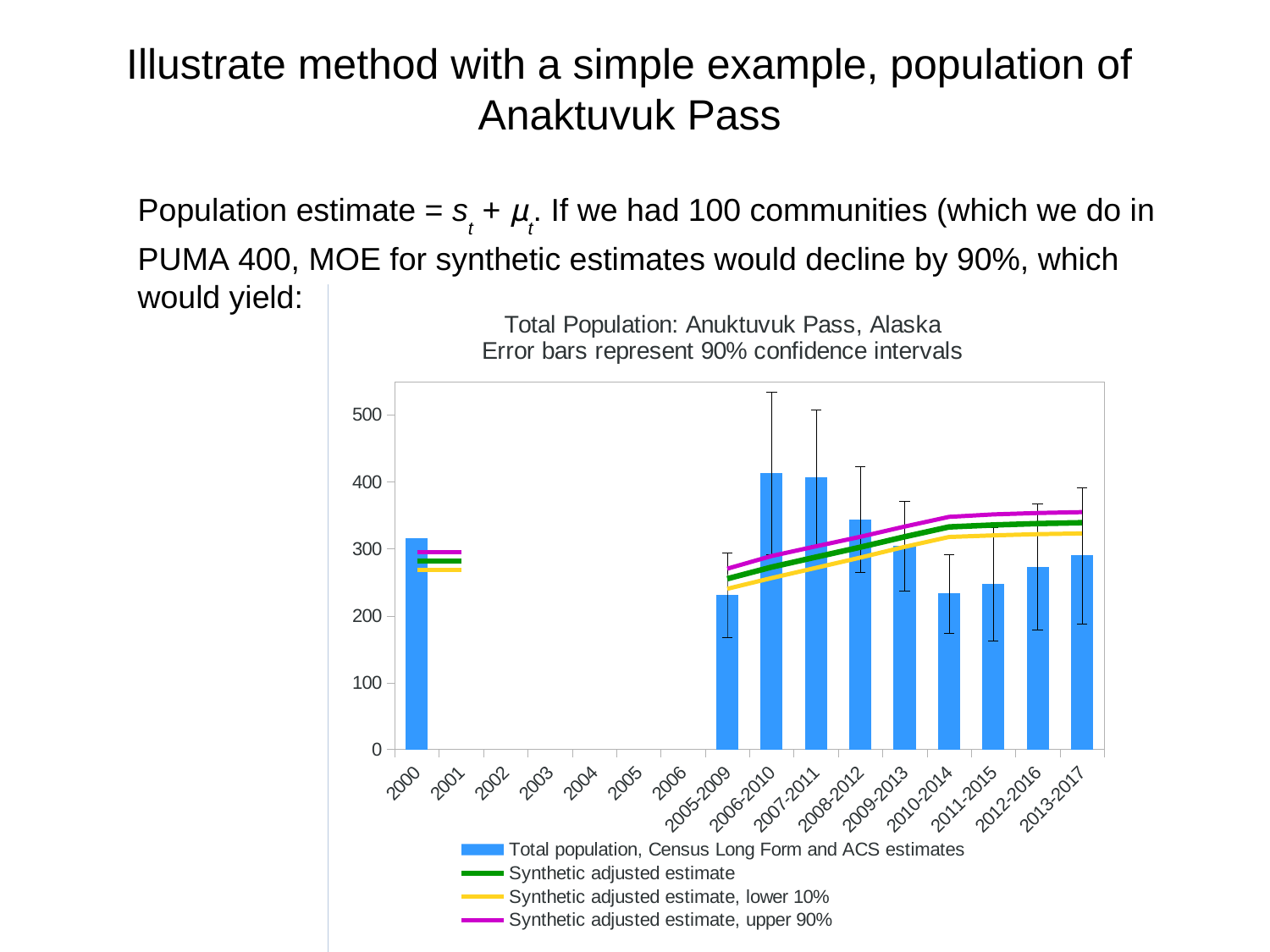Final note: we have only discussed sampling error. Administrative data can reduce non-sampling error, too.

Two examples using Alaska Permanent Fund Dividend applications:

- ACS estimates of out-migration from Alaska overestimated by 100 percent – helped Census Bureau find and fix a coding error
- Income of children not counted, resulting in large overestimate of poverty in all Alaska, especially among children